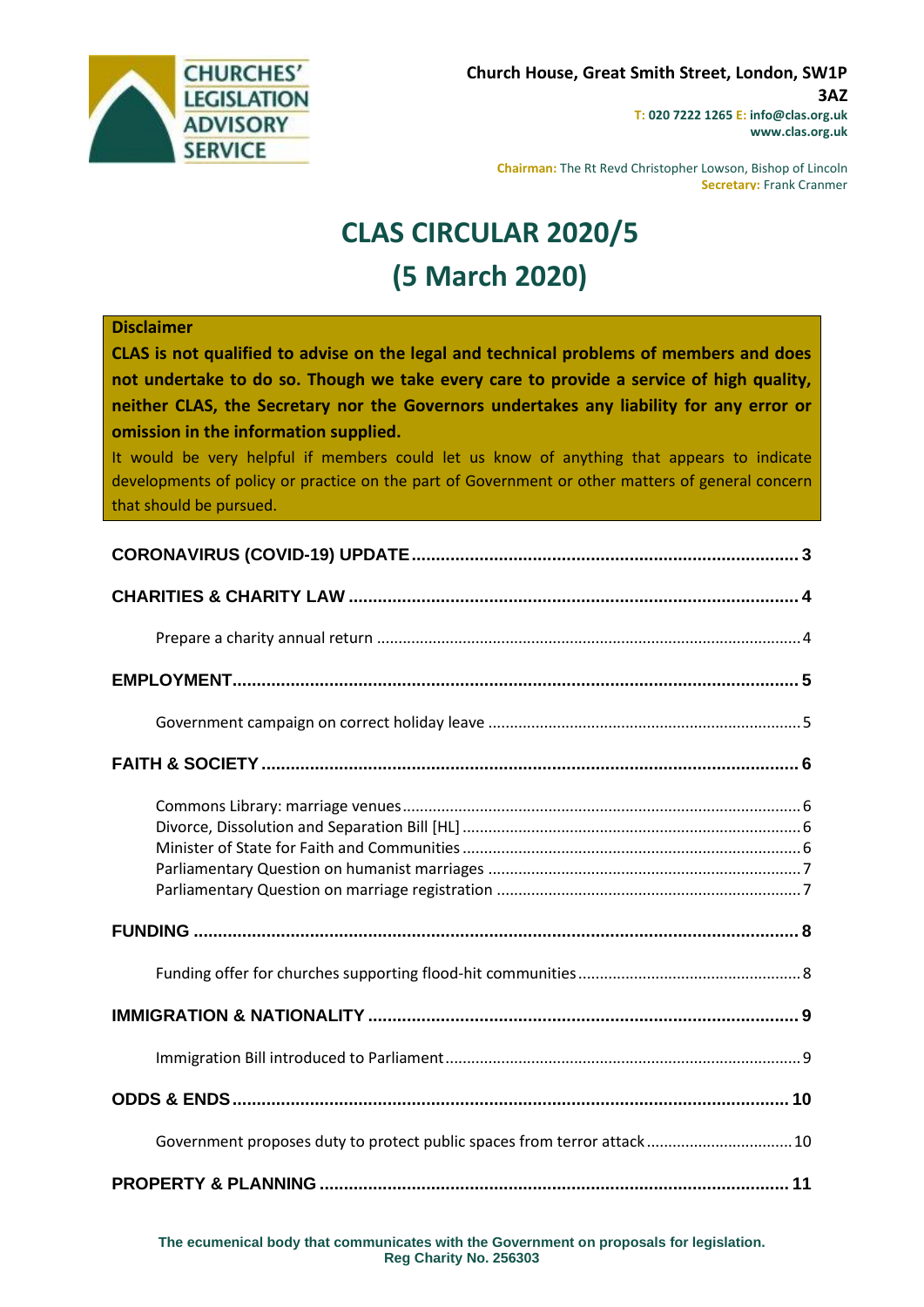| <b>Churches' Legislation Advisory Service</b>                                         | Circular 2020/5 |
|---------------------------------------------------------------------------------------|-----------------|
|                                                                                       |                 |
|                                                                                       |                 |
|                                                                                       |                 |
|                                                                                       |                 |
|                                                                                       |                 |
| HMRC: updated guidance on top-up payments for the Gift Aid Small Donations Scheme  13 |                 |
|                                                                                       |                 |
|                                                                                       |                 |
|                                                                                       |                 |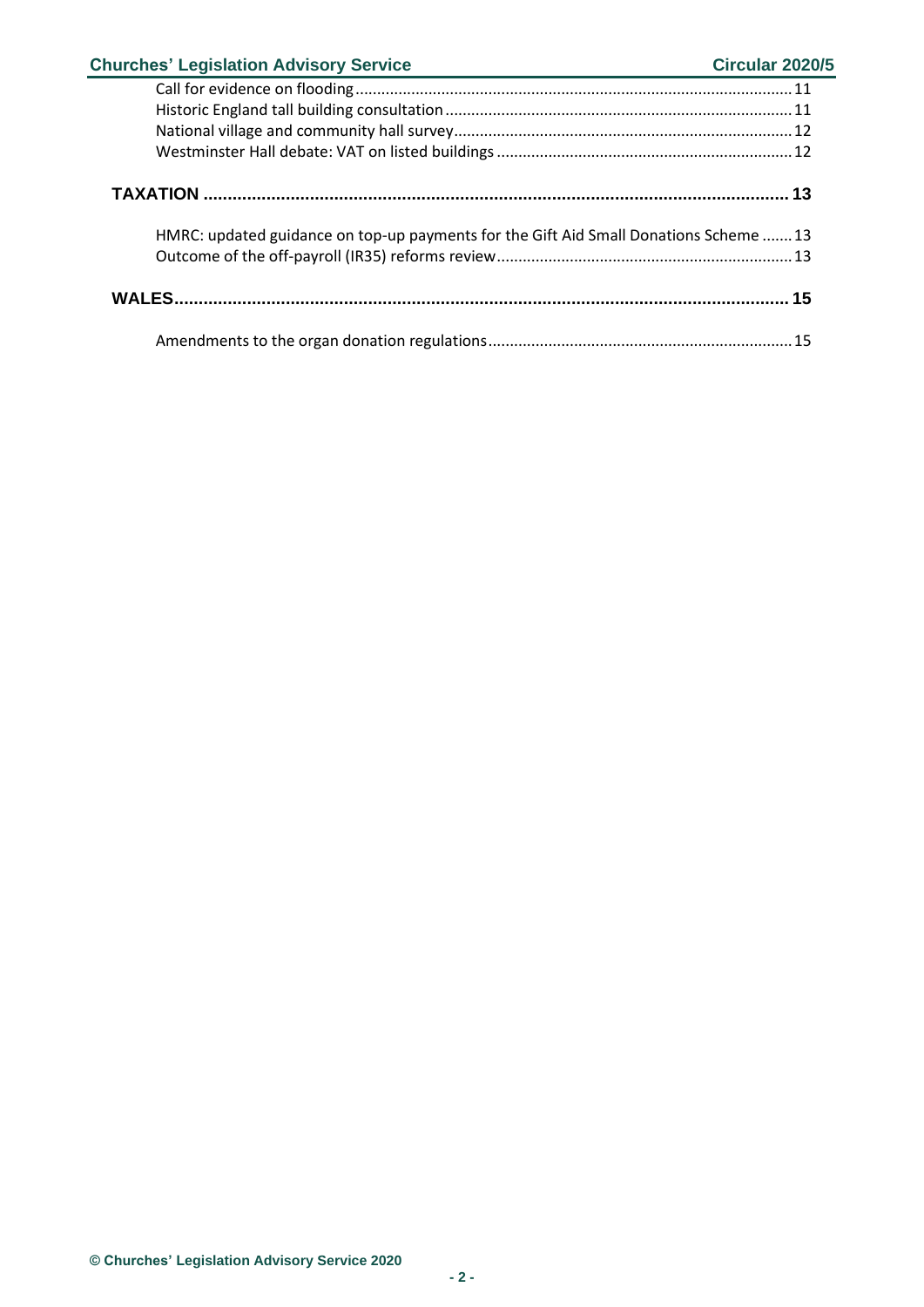# <span id="page-2-0"></span>**CORONAVIRUS (COVID-19) UPDATE**

#### **For action**

The Government has [published](https://assets.publishing.service.gov.uk/government/uploads/system/uploads/attachment_data/file/869827/Coronavirus_action_plan_-_a_guide_to_what_you_can_expect_across_the_UK.pdf) its action plan in response to the recent Coronavirus outbreak. The Government has also [announced](https://www.gov.uk/government/news/sick-pay-from-day-one-for-those-affected-by-coronavirus?utm_source=08428d62-b7a9-4c35-81eb-927dae713db6&utm_medium=email&utm_campaign=govuk-notifications&utm_content=daily) that *sick pay will be paid to those affected by coronavirus when selfisolating from day one*. The Government action plan sets out:

- what is known about the virus and the disease it causes;
- how the Government has planned for an infectious disease outbreak;
- the actions the Government has taken so far in response to the current coronavirus outbreak;
- what the Government plans to do next, depending upon the course the current coronavirus outbreak takes; and
- the role the public can play in supporting this response, now and in the future.

Separately, CLAS has collated the following guidance:

- Church of England [updated;](https://www.churchofengland.org/more/media-centre/coronavirus-covid-19-guidance-churches)
- NCVO collated [guidance;](https://www.ncvo.org.uk/practical-support/information/coronavirus?_cldee=aGVsZW4uZG9ub2dodWVAY2VudHJhbGxvYmJ5LmNvbQ%3d%3d&recipientid=contact-59e2df0ac448e411b4e4d89d6765e198-48edb559570049a9ac01b6f9ef81c600&esid=771f5402-735c-ea11-a811-000d3ab7195c) and
- Public Health England [guidance](https://www.gov.uk/government/collections/covid-19-guidance-for-non-clinical-settings-and-the-public) that provides advice for non-clinical settings including guidance fo[r employers and businesses.](https://www.gov.uk/government/publications/guidance-to-employers-and-businesses-about-covid-19/guidance-for-employers-and-businesses-on-covid-19)

[Source: Public Health England, 25 February; DHSC, NCVO, and Church of England, 3 March; and DWP, 4 March]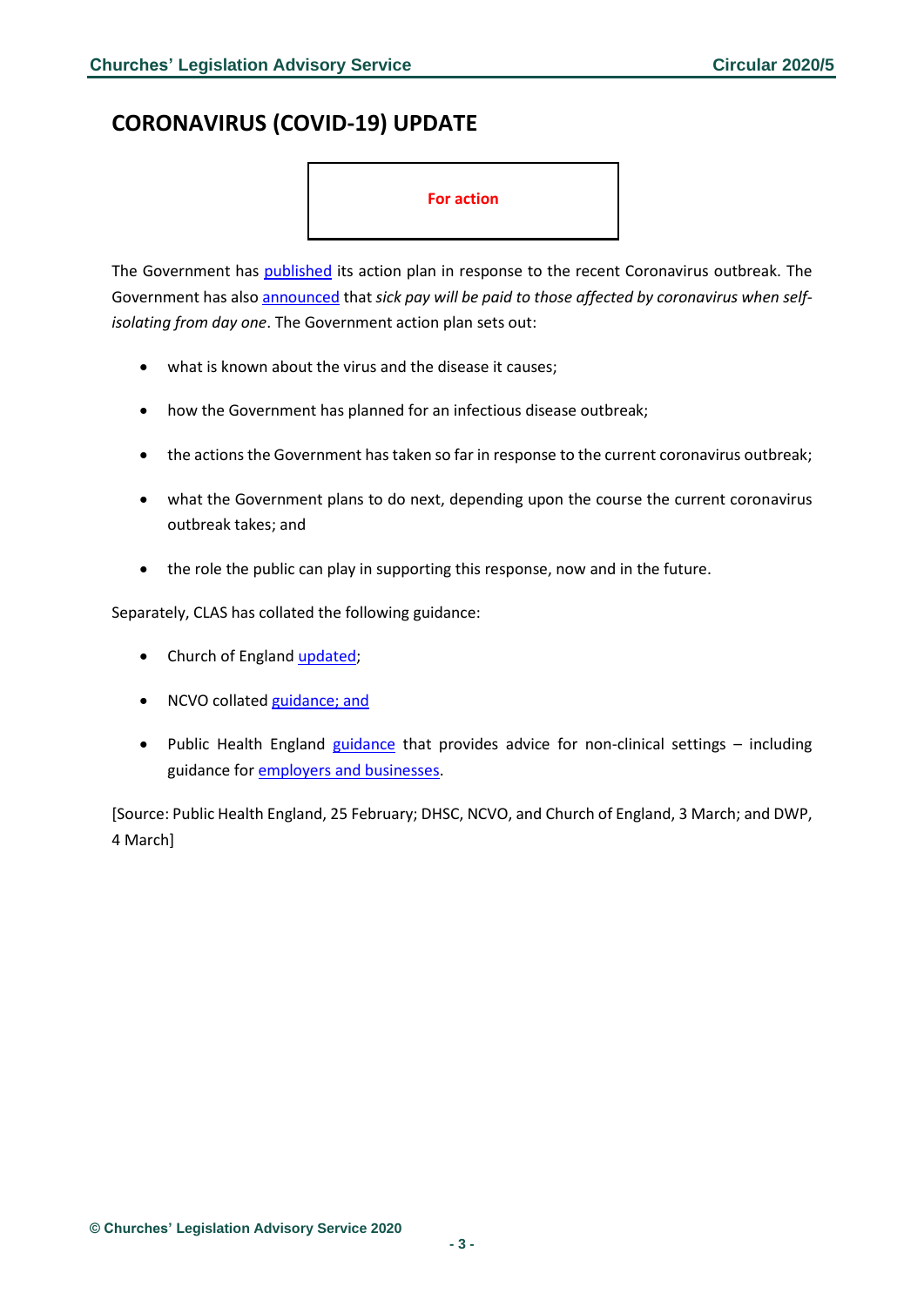# <span id="page-3-0"></span>**CHARITIES & CHARITY LAW**

<span id="page-3-1"></span>**Prepare a charity annual return**

**For information and possibly for action**

The Charity Commission has [updated](https://www.gov.uk/guidance/prepare-a-charity-annual-return?utm_source=d97d3266-dd2e-4f8a-9561-c364768371d5&utm_medium=email&utm_campaign=govuk-notifications&utm_content=daily#history) its guidance on preparing a charity annual return to reflect that the 2020 charity annual return service is now available. The document that lists questions in the 2018 to 2020 service has also been updated.

[Source: Charity Commission, 4 March]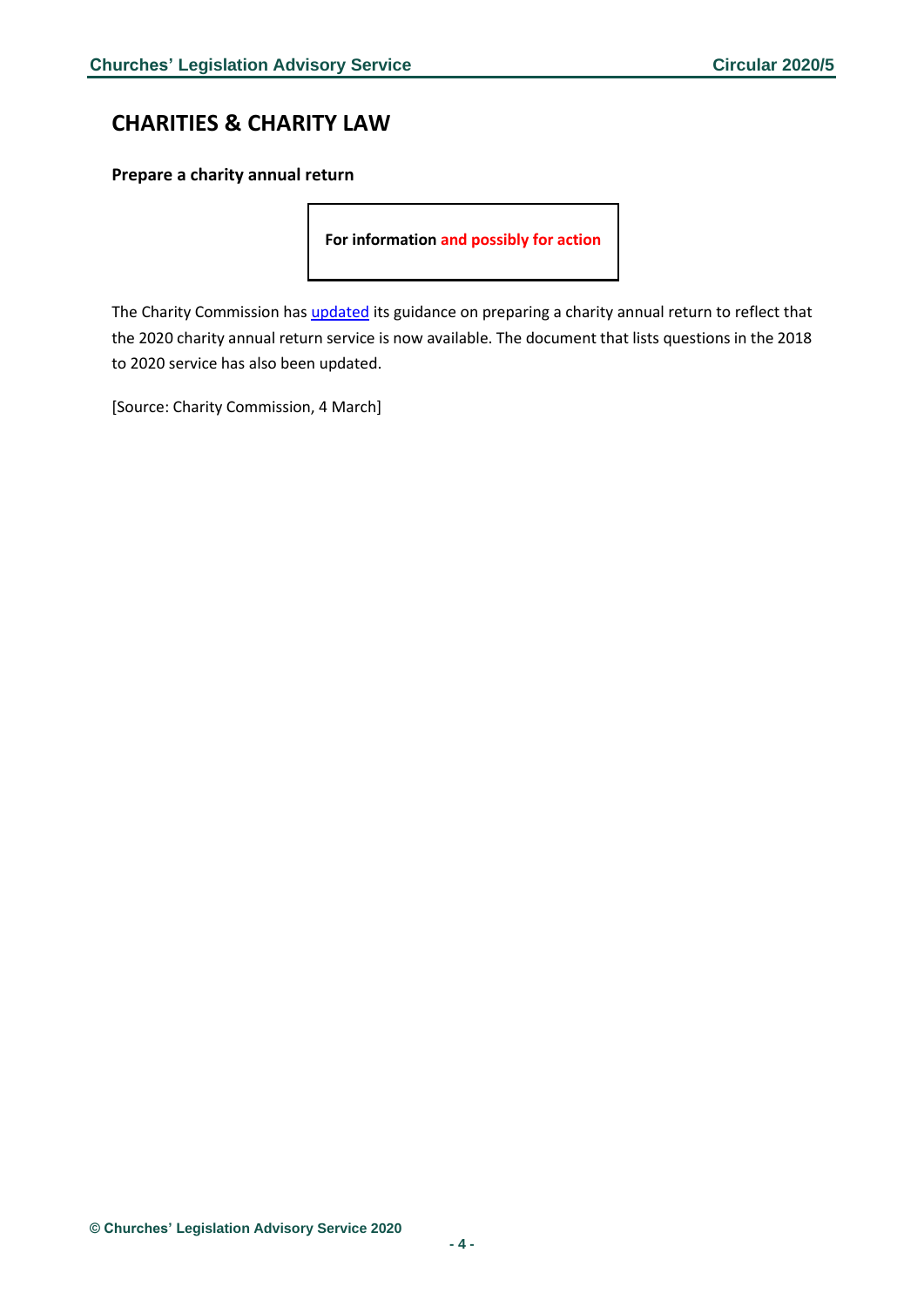# <span id="page-4-0"></span>**EMPLOYMENT**

### <span id="page-4-1"></span>**Government campaign on correct holiday leave**

**For information** 

The Government has **launched** a new campaign to remind workers of their right to paid holiday leave and to ensure that employers check that their staff are taking their leave. The campaign aims to highlight the importance of ensuring that both staff and employers are aware of their entitlements, as well as making sure that holiday pay is calculated properly so that staff are paid the right amount. More information on [Holiday Pay.](https://www.gov.uk/holiday-entitlement-rights/holiday-pay-the-basics)

The Government has updated its [guidance](https://www.gov.uk/government/publications/calculating-holiday-pay-for-workers-without-fixed-hours-or-pay?utm_source=9f420733-8dfe-4343-a7cf-42e1e777cb71&utm_medium=email&utm_campaign=govuk-notifications&utm_content=daily) with an explanation of changes to the law that take effect from **6 April 2020**. The changes relate to the "reference period" used to calculate holiday pay.

[Source: BEIS, 2 and 3 March]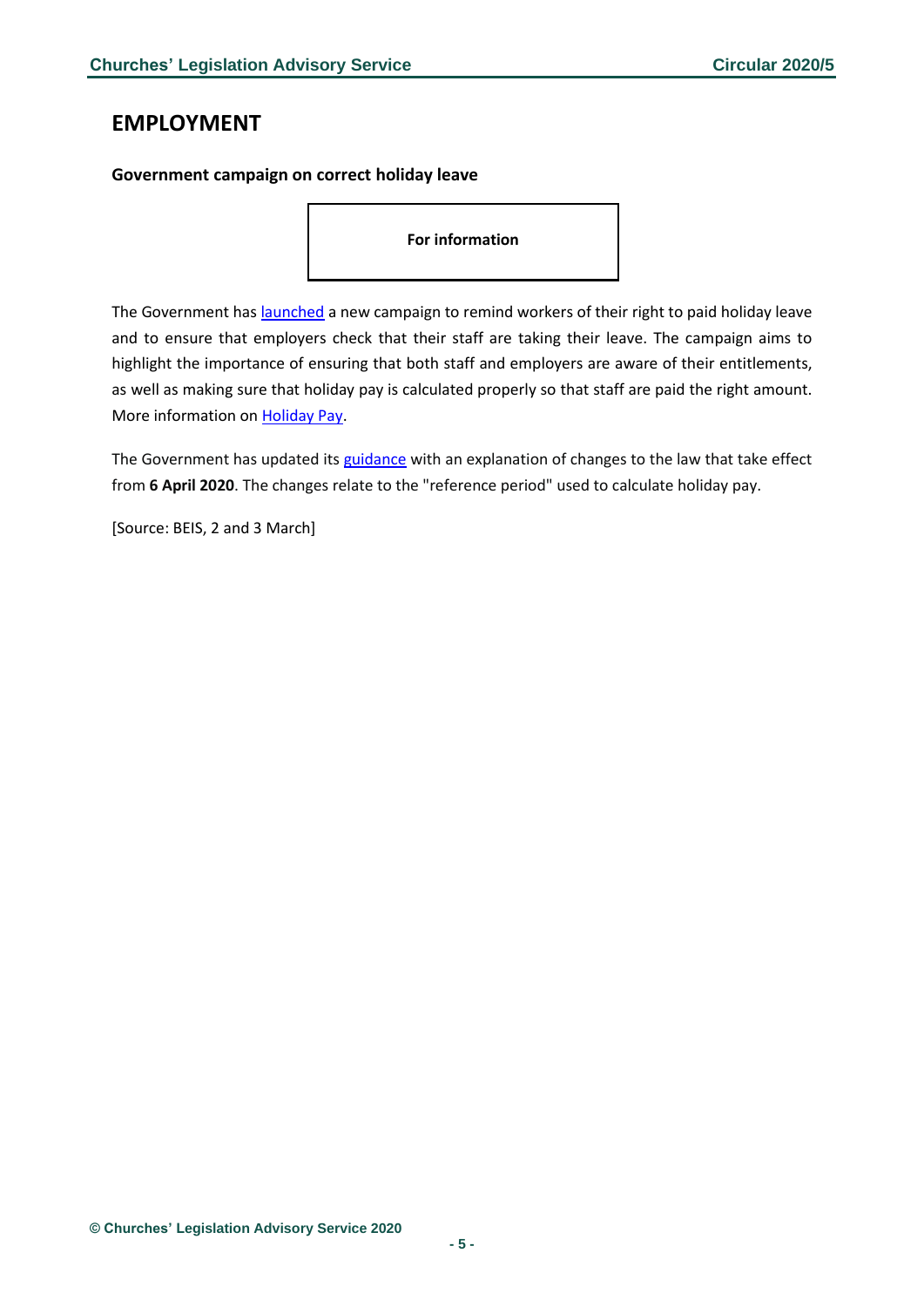# <span id="page-5-0"></span>**FAITH & SOCIETY**

#### <span id="page-5-1"></span>**Commons Library: marriage venues**

**For information** 

The House of Commons Library has [published](http://researchbriefings.files.parliament.uk/documents/SN02842/SN02842.pdf) a helpful briefing on where couples may marry in England and Wales and whether or not there should be greater choice. It also summarises the position in Scotland, where the law is entirely different.

[Source: House of Commons Library, 4 March]

### <span id="page-5-2"></span>**Divorce, Dissolution and Separation Bill [HL]**



The [Divorce, Dissolution and Separation Bill \[HL\]](https://services.parliament.uk/bills/2019-20/divorcedissolutionandseparation.html) had it[s Grand Committee](https://hansard.parliament.uk/lords/2020-03-03/debates/2599D6D6-26C3-49F6-AB22-6AC5657169F9/DivorceDissolutionAndSeparationBill(HL)) stage in the House of Lords on 3 March. The Bill will now progress to Report Stage, which has been scheduled for **17 March 2020**.

[Source: Parliament, 3 March]

# <span id="page-5-3"></span>**Minister of State for Faith and Communities**



Viscount Younger of Leckie has ceased to be Minister of State for Faith and Communities, a position that he occupied from 27 July 2019 to 14 February 2020: instead, he has become a Lord in Waiting (a Government Whip in the Lords).

The Faith and Communities portfolio is currently in abeyance: obviously, we will let everyone know if and when a new Minister is appointed.

[Source: MHCLG, 13 February, CLAS, 5 March]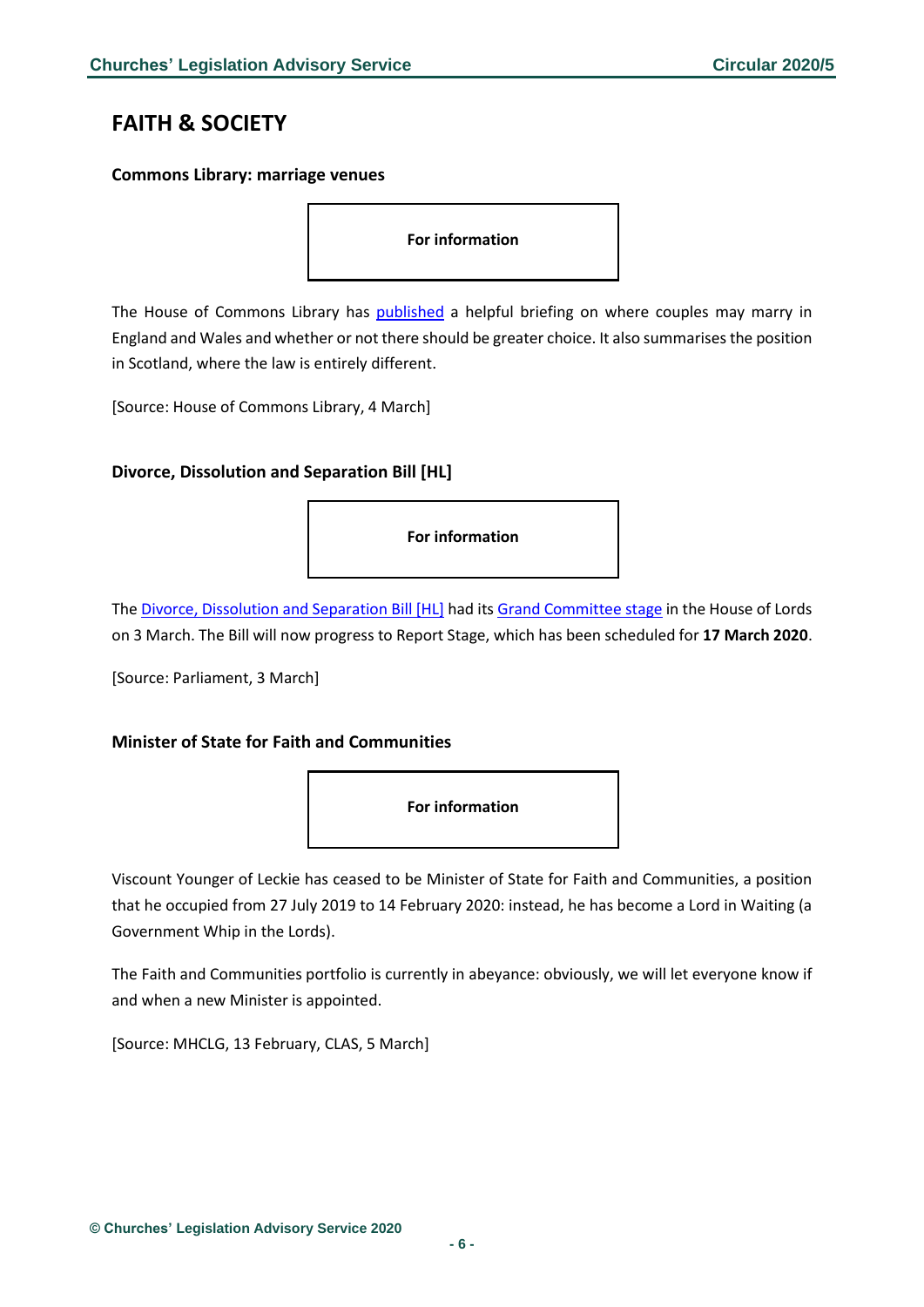#### <span id="page-6-0"></span>**Parliamentary Question on humanist marriages**

**For information**

Bambos Charalambous (Lab, Enfield, Southgate) [asked](https://www.parliament.uk/business/publications/written-questions-answers-statements/written-question/Commons/2020-02-21/18961/) the Ministry of Justice's Secretary of State: '… what assessment he has made of the financial effect on couples wishing to have a humanist wedding of the requirement to also have a civil ceremony in order for their marriage to be lawfully recognised.'

The Minister, Alex Chalk, replied that: '[the] Government consulted in 2014 on marriages by nonreligious belief organisations. Its summary assessment of costs and benefits was published in the response, which can be found at [https://www.gov.uk/government/consultations/marriages-by-non](https://www.gov.uk/government/consultations/marriages-by-non-religious-belief-organisations)[religious-belief-organisations.](https://www.gov.uk/government/consultations/marriages-by-non-religious-belief-organisations)'

We assume from this reply that no change is likely unless and until the Law Commission makes a recommendation on provision for humanist weddings.

[Source: Parliament, 2 March]

#### <span id="page-6-1"></span>**Parliamentary Question on marriage registration**

**For information**

Paul Blomfield (Lab, Sheffield Central) [asked](https://www.parliament.uk/business/publications/written-questions-answers-statements/written-question/Commons/2020-02-21/18774/) the Home Secretary '... what plans she has to bring forward the regulations necessary to introduce an electronic registration system for marriages.'

The Minister, Kevin Foster, replied that: 'The General Register Office (GRO) is currently working on the secondary legislation, IT systems and administrative processes that are required to implement the marriage schedule system.'

**Comment:** Though we don't know the Government's timetable for the new registration system, the implication of this answer is that it is unlikely to start on 1 April.

[Source: Parliament, 2 March]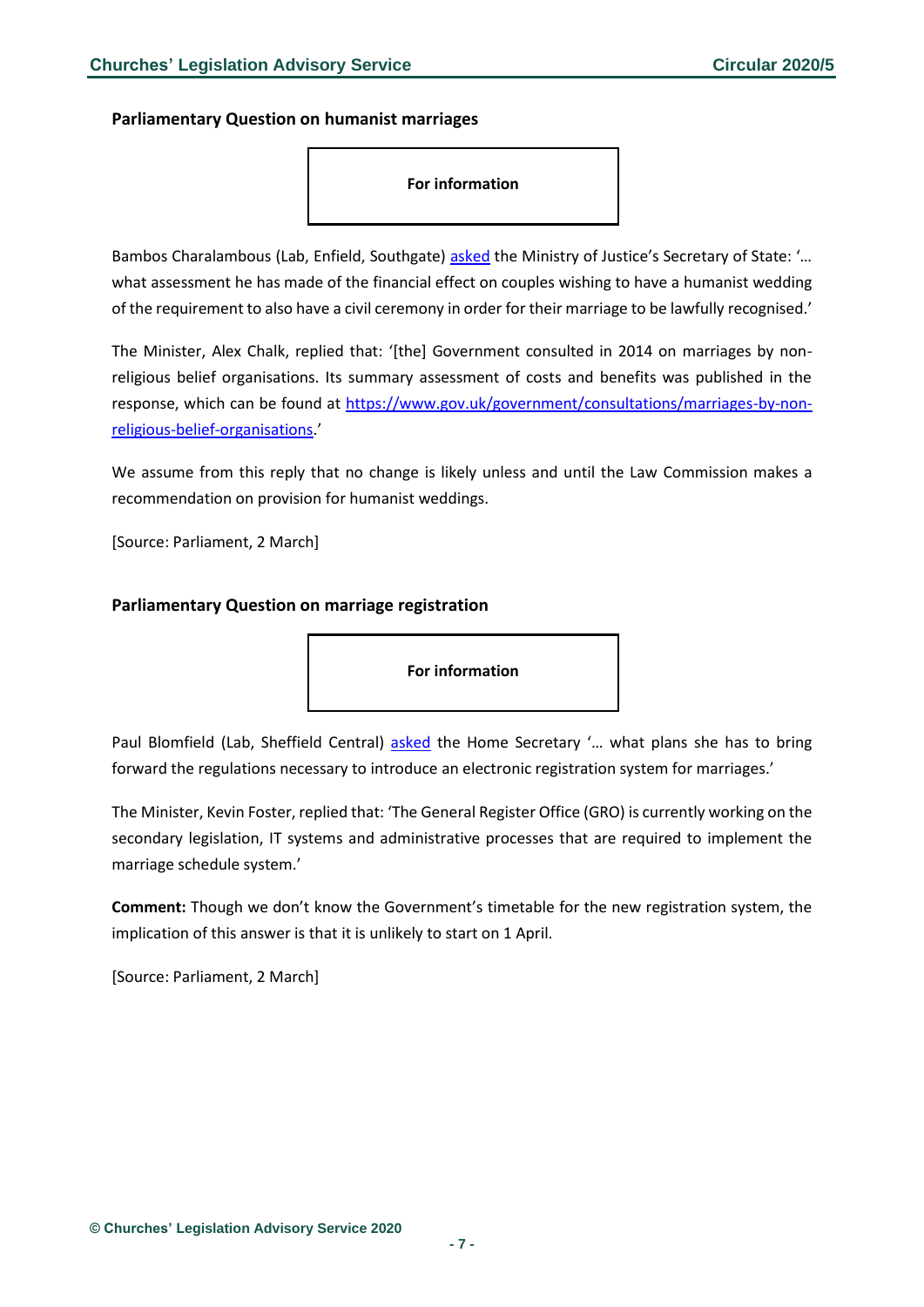# <span id="page-7-0"></span>**FUNDING**

# <span id="page-7-1"></span>**Funding offer for churches supporting flood-hit communities**

**For information and possibly for action**

The Allchurches Trust ha[s called](http://www.allchurches.co.uk/news/funding-for-flood-hit-churches/) for churches that support communities in areas that have been hit by the recent flooding to apply for grant funding. The grants available can cover churches' additional heating, lighting and cleaning costs, but also food and drink provided for residents affected by the floods and emergency response teams, as well as other community-focused initiatives related to the flooding.

To enquire about this funding, please call Allchurches Trust on 01452 873189 or e-mail [atl@allchurches.co.uk](mailto:atl@allchurches.co.uk)

[Source: Allchurches Trust, 3 March]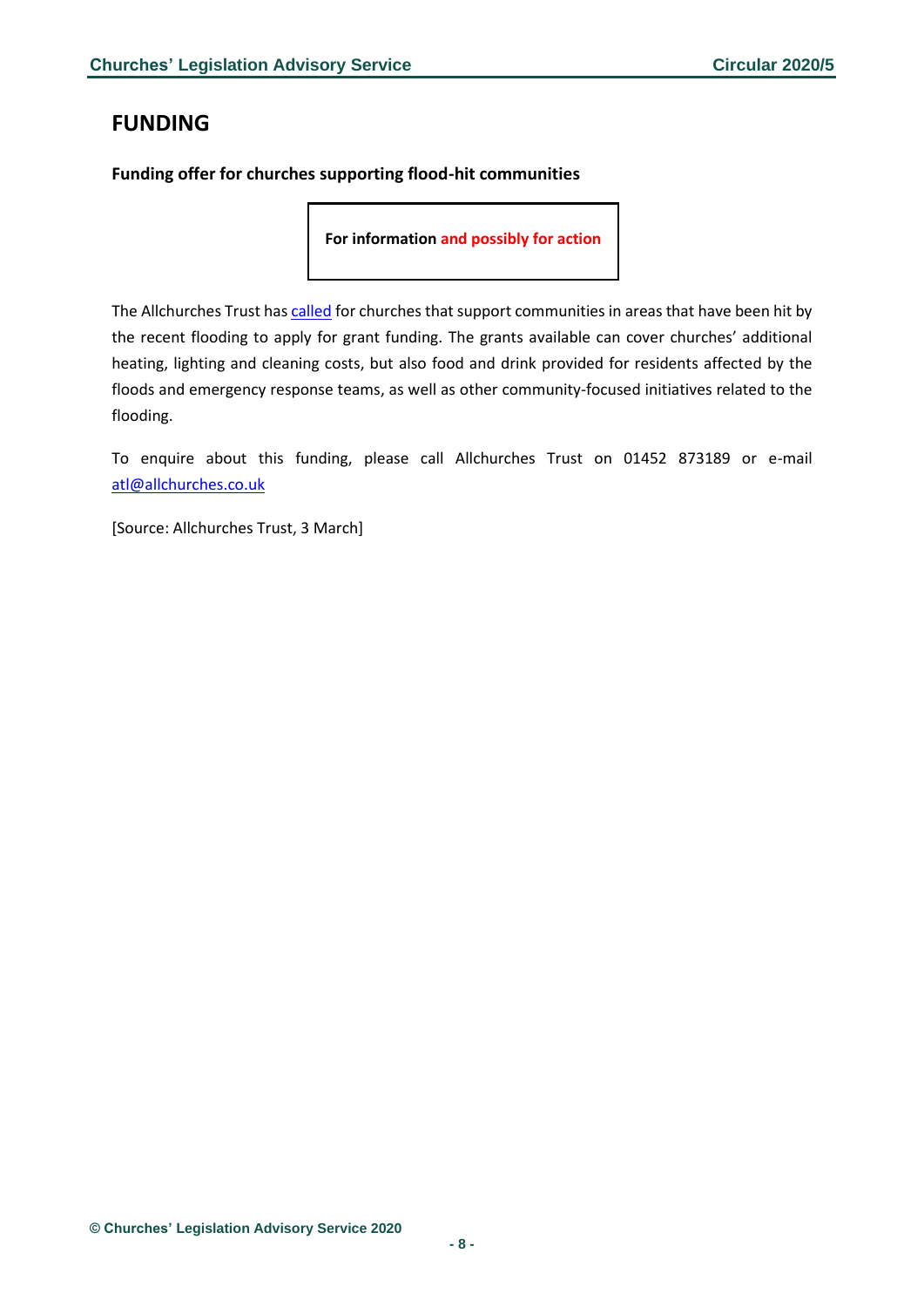# <span id="page-8-0"></span>**IMMIGRATION & NATIONALITY**

#### <span id="page-8-1"></span>**Immigration Bill introduced to Parliament**

**For information** 

The [Immigration and Social Security Co-ordination \(EU Withdrawal\) Bill](https://www.gov.uk/government/publications/immigration-bill-2020-overarching-documents?utm_source=a6ce4696-3dfd-49f2-ac70-053c36fe9bd3&utm_medium=email&utm_campaign=govuk-notifications&utm_content=immediate) was [introduced](https://www.gov.uk/government/news/landmark-immigration-bill-to-end-free-movement-introduced-to-parliament) to Parliament today (5 March), where it will begin its legislative process to implement the recently announced visa [system](https://www.churcheslegislation.org.uk/circular-articles/uk-points-based-immigration-system/). CLAS will monitor the Bill's progress through Parliament and provide updates on its content in a future Circular.

There appears to be no specific mention of the Tier 2 (Minister of Religion) visa category in the Bill. CLAS will work to gain greater clarity on the matter.

[Source: Home Office, 5 March]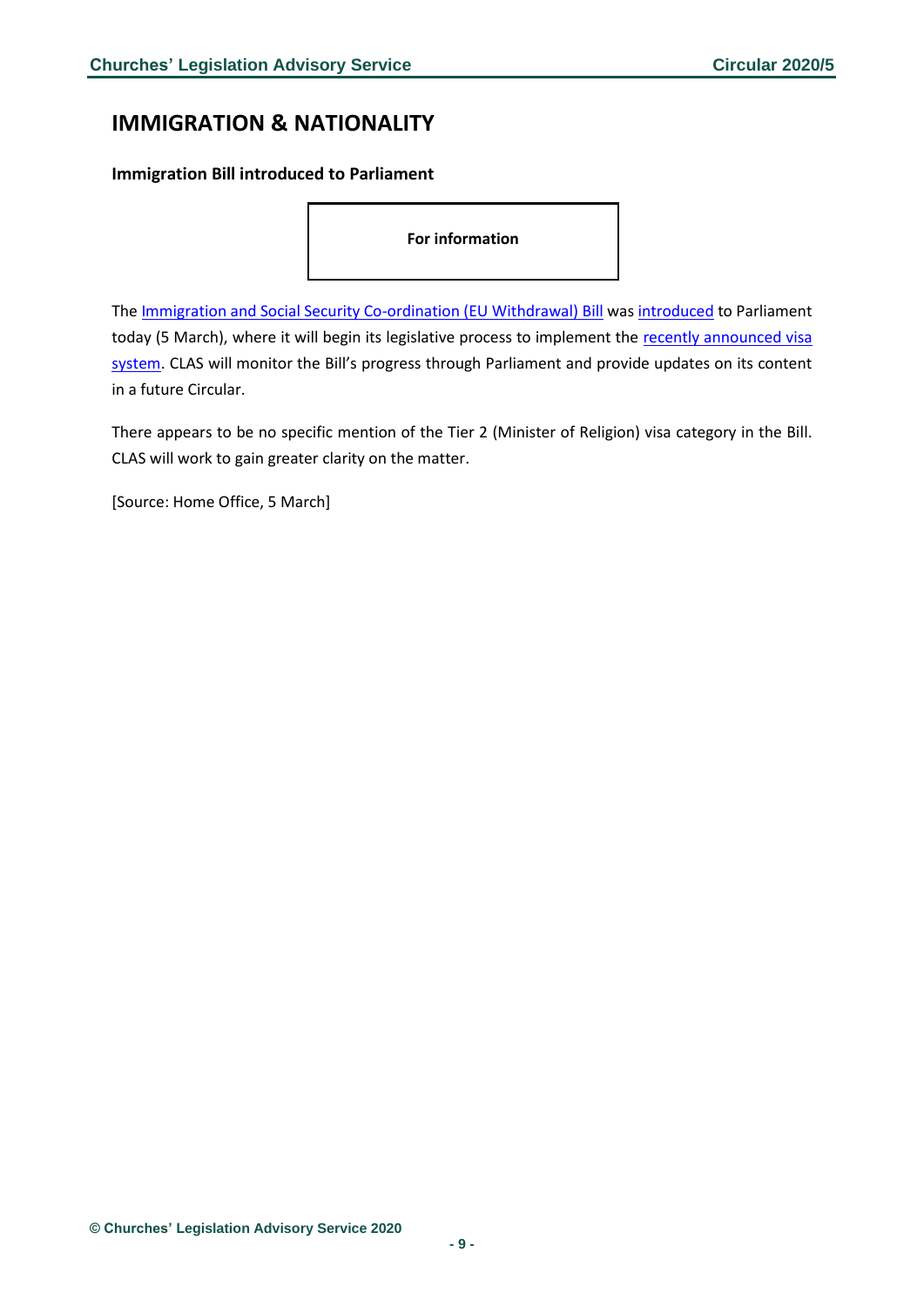# <span id="page-9-0"></span>**ODDS & ENDS**

# <span id="page-9-1"></span>**Government proposes duty to protect public spaces from terror attack**

**For information and possibly for action** 

The Government has [announced](https://www.gov.uk/government/news/government-proposes-duty-to-protect-public-spaces-from-terror) that it is to consult on "plans to introduce a law which will require owners and operators of public spaces and venues to put in place measures to keep the public safe from a terrorist attack". The proposal would "would require venue operators to consider the risk of a terrorist attack and take proportionate and reasonable measures to prepare for and protect the public from such an attack".

This needs watching. If (eg) cathedrals and major churches with large numbers of visitors are classed as "venues", then presumably they are going to have to increase their security precaution – no doubt at their own expense.

Even more difficult is the reference to "public spaces", which is undefined. Is a churchyard likely to be regarded as a "public space" for the purposes of the proposed law? And if it *is* so regarded, how does one protect (eg) a large churchyard in the centre of a town, with the public constantly passing through it?

Depending on what is in the consultation document, we intend to raise this question in a response from CLAS.

[Source: Home Office, 24 February]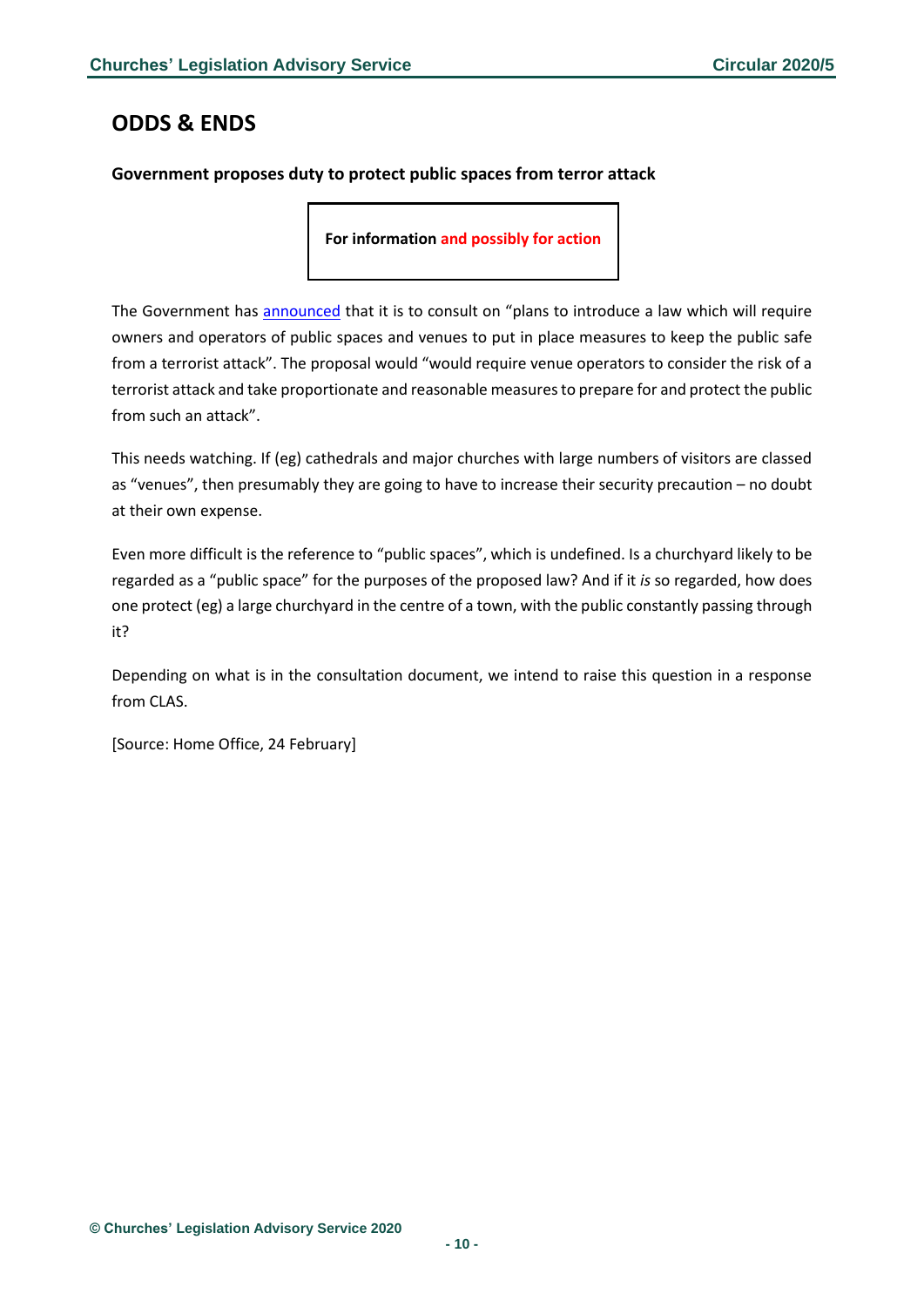# <span id="page-10-0"></span>**PROPERTY & PLANNING**

<span id="page-10-1"></span>**Call for evidence on flooding**

**For information and possibly for action**

The Environment, Food and Rural Affairs Committee has [launched](https://committees.parliament.uk/call-for-evidence/33/flooding/) an inquiry – **closing on 17 April** – that aims to scrutinise the Government's plans for flood risk management in England. The terms of reference are as follows:

- 1. Are the current national and local governance and co-ordination arrangements for flood and coastal risk management in England effective?
- 2. What lessons can be learned from the recent floods about the way Government and local authorities respond to flooding events?
- 3. Given the challenge posed by climate change, what should be the Government's aims and priorities in national flood risk policy, and what level of investment will be required in future in order to achieve this?
- 4. How can communities most effectively be involved, and supported, in the policies and decisions that affect them?
- 5. With increasing focus on natural flood management measures, how should future agricultural and environmental policies be focussed and integrated with the Government's wider approach to flood risk?
- 6. How can housing and other development be made more resilient to flooding, and what role can be played by measures such as insurance, sustainable drainage and planning policy?

Separately, there was also an Opposition Day debate on *flooding*.

[Source: Environment, Food and Rural Affairs Committee and Parliament, 4 March]

### <span id="page-10-2"></span>**Historic England tall building consultation**



Historic England has published a consultation – **closing on 26 April** – on advice and guidance documents that is has published in [draft.](https://historicengland.org.uk/content/docs/guidance/tall-buildings-hean4-consultation-draft/) The Advice Note states that whilst tall buildings can make a positive contribution to city life, by virtue of their size and widespread visibility they can also seriously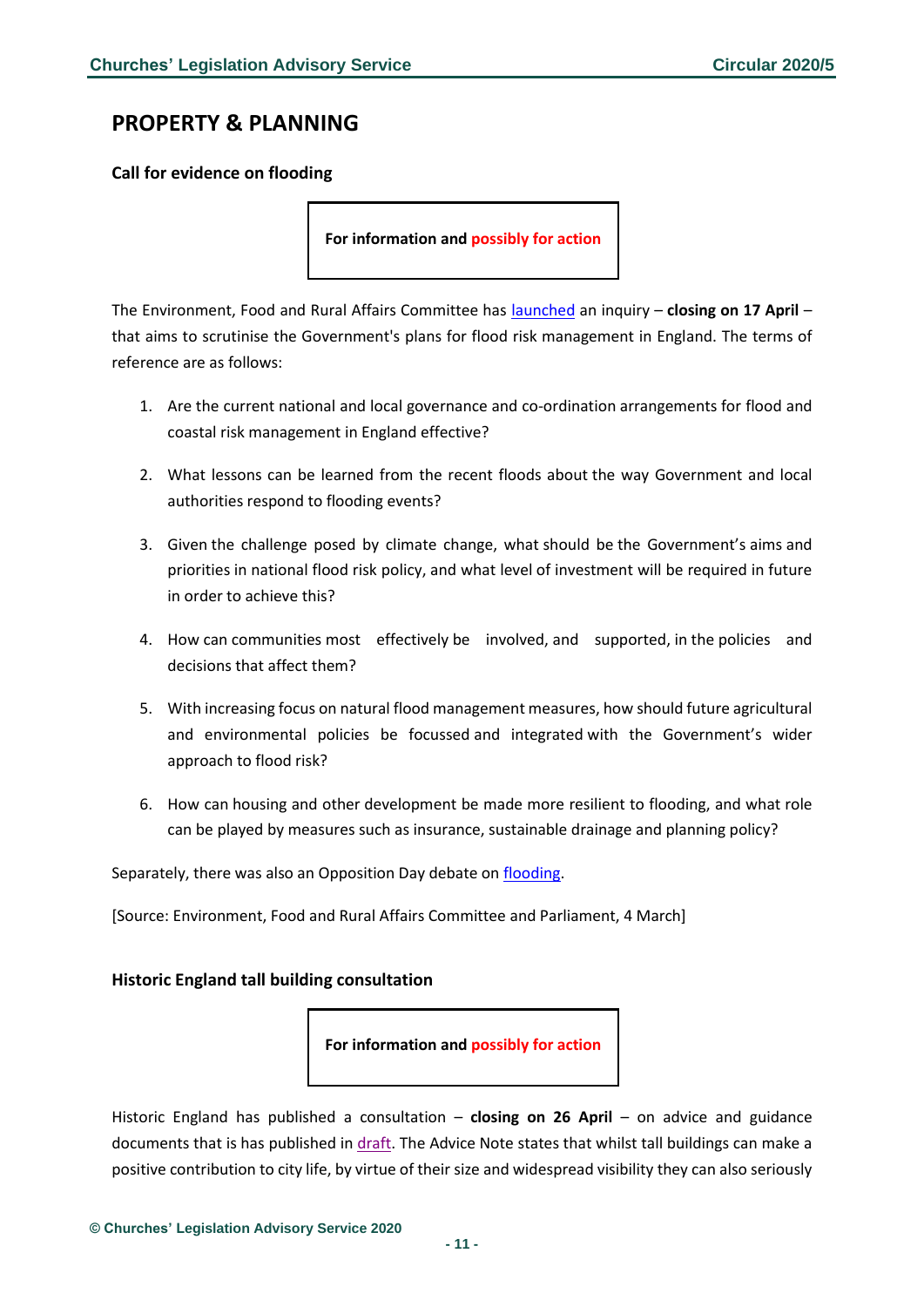harm the historic character of places. It highlights the importance of carefully considering historic context and protecting the historic environment and the need for high-quality design, as well as the need for sustainable development.

[Source: Historic England, 4 March]

#### <span id="page-11-0"></span>**National village and community hall survey**

**For information and possibly for action**

The ACRE Network is carrying out its [ten-yearly census](https://acre.org.uk/our-work/national-village-and-community-hall-survey) – **closing 31 March** – of halls and the social and economic impact that they deliver for their communities. ACRE believes that the information is vital to securing funding for halls and for Network services and to ensure that services and the information that ACRE holds adapts to the changing challenges facing halls and communities.

ACRE is seeking responses from all community buildings, *including those based in churches*.

[Source: HRBA, 29 February]

#### <span id="page-11-1"></span>**Westminster Hall debate: VAT on listed buildings**

**For information** 

A Westminster Hall [debate](https://hansard.parliament.uk/commons/2020-03-04/debates/BEC8EA13-13B7-447D-9B37-E34AB8C83CEC/VAT(ListedProperties)) that considered VAT on listed buildings was held on 4 March. Proposals put forward include reducing VAT on construction/retrofit works to listed buildings, particularly in light of the Government's energy efficiency drive. The debate also referenced the Listed Places of Worship Grant Scheme.

[Source: Parliament, 4 March]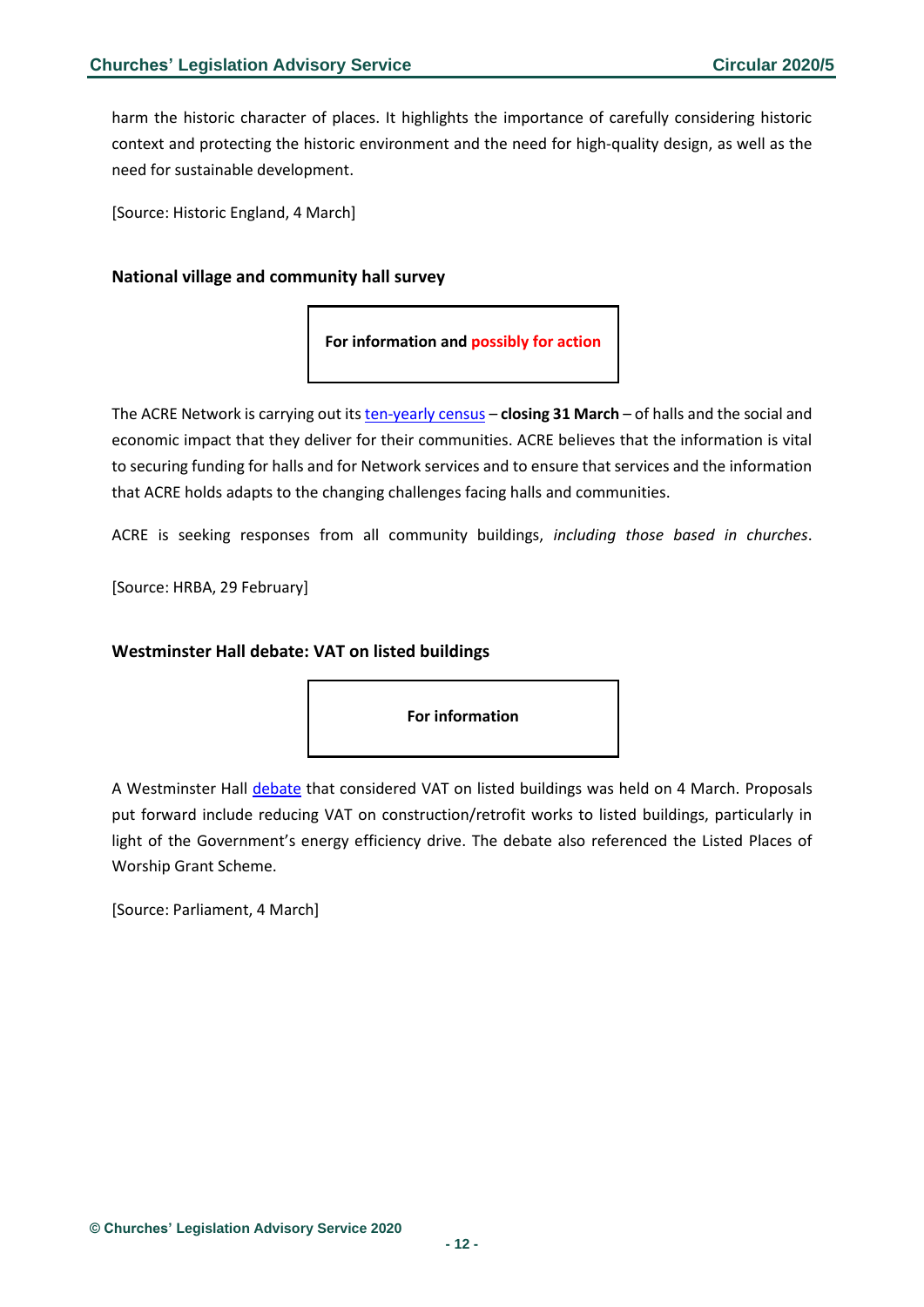# <span id="page-12-0"></span>**TAXATION**

### <span id="page-12-1"></span>**HMRC: updated guidance on top-up payments for the Gift Aid Small Donations Scheme**

**For information**

HMRC has updated its [guidance](https://www.gov.uk/guidance/claiming-a-top-up-payment-on-small-charitable-donations) for charities and CASCs on claiming top-up payments on small donations of £30 or less under the Gift Aid Small Donations Scheme (GASDS).

From 6 April 2017, it has been possible to claim on donations made using contactless technology, such as a contactless credit or debit card: before that date, top-up payments could only be claimed on small cash donations. Cash donations can be in coins or notes of any currency that have been collected and banked in the UK. Claimants do not need to know the identity of the donors or collect Gift Aid declarations.

The example in the guidance now shows that charities and CASCs can claim a top up payment of £7.50 from HMRC in respect of a donation of £30. Although previous versions of the guidance had reflected the 6 April 2019 increase in the maximum amount of donation that could qualify for the GASDS from £20 to £30, the top-up payment was still shown at the old rate of £5. Buzzacott suggests that anyone relying on the guidance from April 2019 to date may want to review previous calculations.

[Source: HMRC 17 February: Buzzacott 27 February]

### <span id="page-12-2"></span>**Outcome of the off-payroll (IR35) reforms review**



The Government has [published](https://assets.publishing.service.gov.uk/government/uploads/system/uploads/attachment_data/file/867519/20-02-19_-_FINAL_Off-payroll_Review_Document.pdf) its response to its review of changes to the off-payroll working rules. The Government has confirmed its intention to proceed with the reforms – which already apply to the public sector – which come into effect on 6 April 2020. Announcements include:

- businesses will not have to pay penalties for inaccuracies in the first year, except in cases of deliberate non-compliance;
- HMRC will increase its awareness-raising efforts, including webinars and guides, to support understanding of the rules;
- HMRC has published a "[communications pack](https://www.gov.uk/government/publications/off-payroll-working-rules-communication-resources)" on the reforms;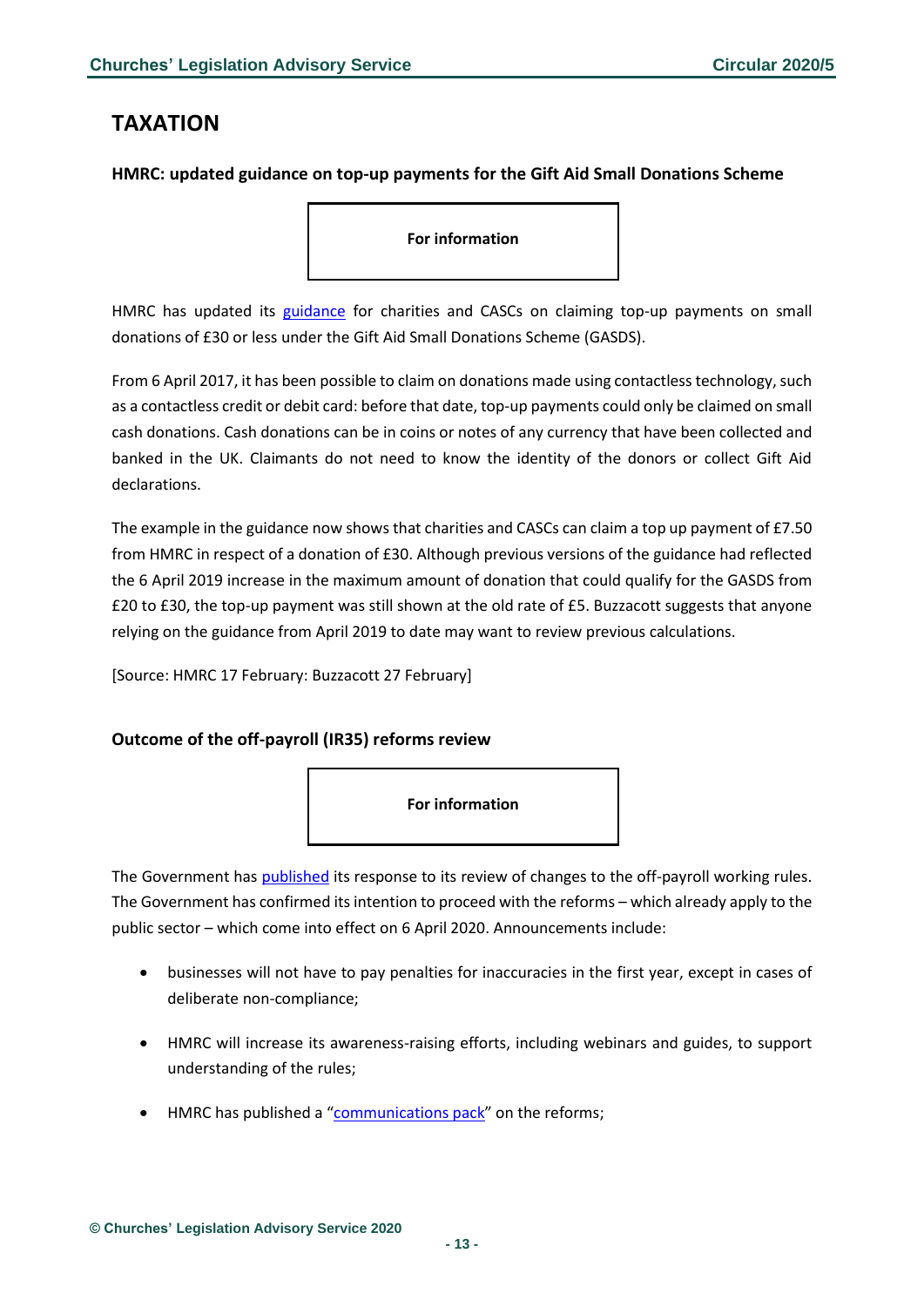- the Government will introduce a legal obligation on organisations to respond to requests from agencies or workers about the organisation's size  $-$  the significance being that small companies are exempt;
- the Government will also update legislation to address concerns raised over the rules as they apply to off-shore companies;
- the [Employment Status Manual](https://www.gov.uk/hmrc-internal-manuals/employment-status-manual) guidance has been updated in line with outcomes from the review;
- HMRC has [published](https://www.gov.uk/guidance/tax-avoidance-schemes-aimed-at-contractors-and-agency-workers) a "self-help guide" aimed at contractors and agency workers on how to spot tax avoidance schemes. The guide looks at how to avoid entering into non-compliant arrangements; and
- the Government reiterates that new information from the changes will not be used to open investigations into Personal Service Companies for past tax years, unless fraud or criminal behaviour is suspected.

HMRC will commission external research into the impacts of the reform six months after implementation, including on how status determinations are being made.

As a reminder, **most individual churches will not be affected by the changes, but it is crucial that members check**.

[Source: HMRC and HM Treasury, 27 February]